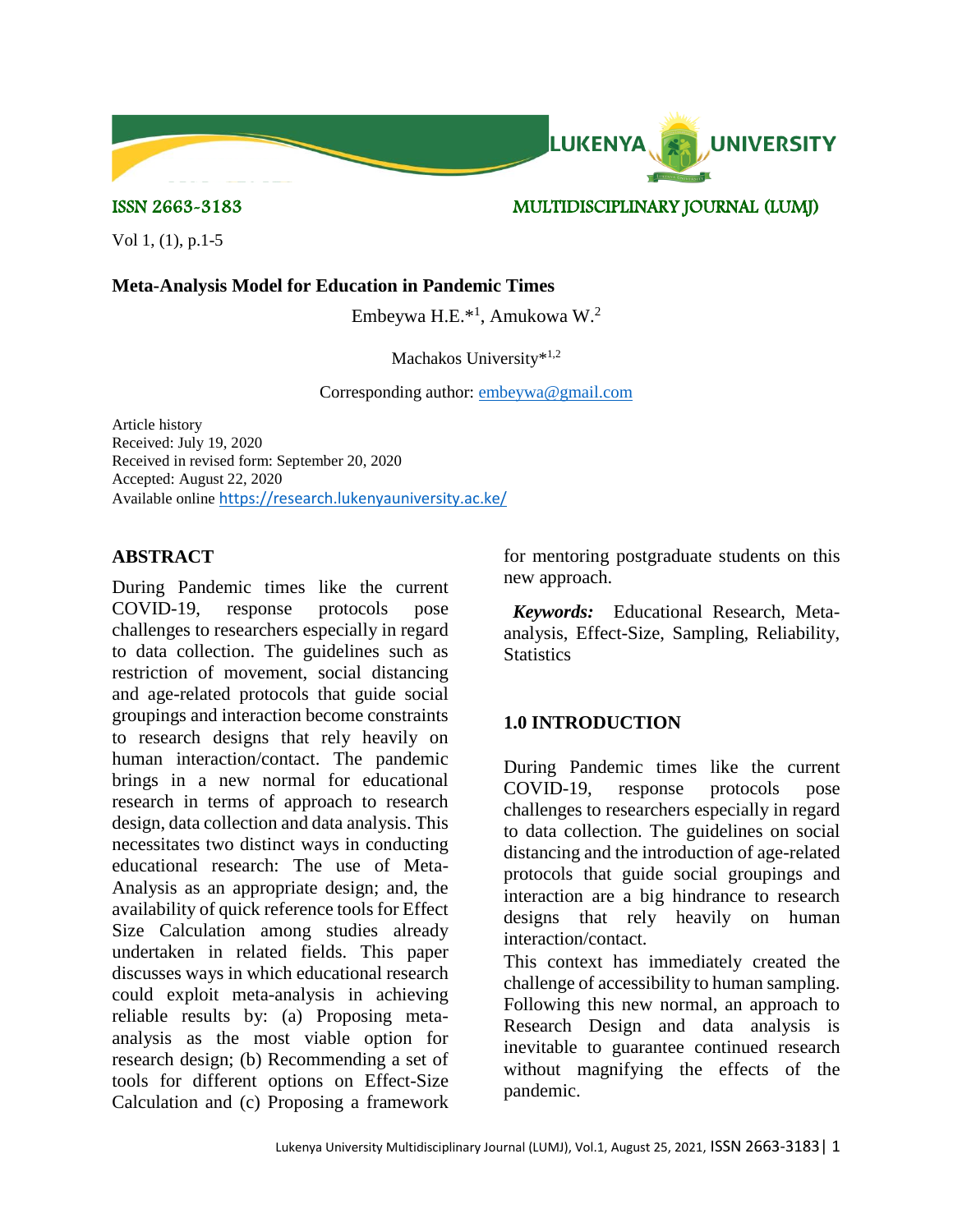This can be addressed in two distinct ways:

1. The use of Meta-Analysis as an appropriate design;

2. The availability of quick reference tools for Effect Size Calculation among studies already undertaken in related field.

By answering the question, 'In what way should researchers maximize the value of research without aggravating the effects of any given pandemic?', this study aims at mitigating pandemic exclusion by:

(a) Proposing meta-analysis as the most viable option for research design;

(b) Recommending a set of tools for different options on Effect-Size Calculation.

(c) Proposing a framework for mentoring post-Graduate Students on this new approach.

The paper proposes the use of the statistical technique of 'Meta-Analysis' (MA) as developed by Glass, McGraw and Smith (1981) to synthesize studies collected for meta-analysis. This approach has been adopted because of the many factors preventing movement and gatherings as measures against effects of pandemics like the infection and spread of COVID-19.

# **2.0 The Rationale and Procedures for Meta-Analysis**

### **2.1 Rationale for Meta-Analysis**

Every treatment has an effect. Researchers are usually interested in establishing the size of the effect and its statistical significance.

When an Experimental or a Quasi-Experimental Study is well-designed, the effect of a treatment condition on some defined outcome can be measured. Apart from the Statistical significance of the results, the size of the effect of the treatment

condition on the outcome is more significant in making conclusions about future predictions.

The best approach to comparing several empirical studies is Meta-Analysis which consists in several systematic steps.

Meta-analysis procedures are expected to follow the Campbell Collaboration Statistical Analysis (2004) standards, and the Meta-Analysis Reporting Standards (MARS), as required by the American Psychological Association (APA) (2012):

- $\triangleleft$  The technique uses a quantitative integration of various findings treating each study as a unit of analysis.
- The findings between studies are compared by transforming the results to a common standardized metric called an effect size (ES).
- The search strategy covers peer reviewed journal articles and open access publications for wider coverage of the main contributions in the intended field of study (Payne, More, Griffin & Autry, 2011).
- **↑** A search of various Electronic data bases for titles and abstracts of potentially relevant studies published in the English language is conducted.
- $\div$  The main question of the analysis is to describe comprehensively the relationship between a treatment and quality learning outcomes.

In using MA, procedures, computations, and interpretation of results, the following steps are recommended:

(1) Studies with serious methodological flaws are excluded;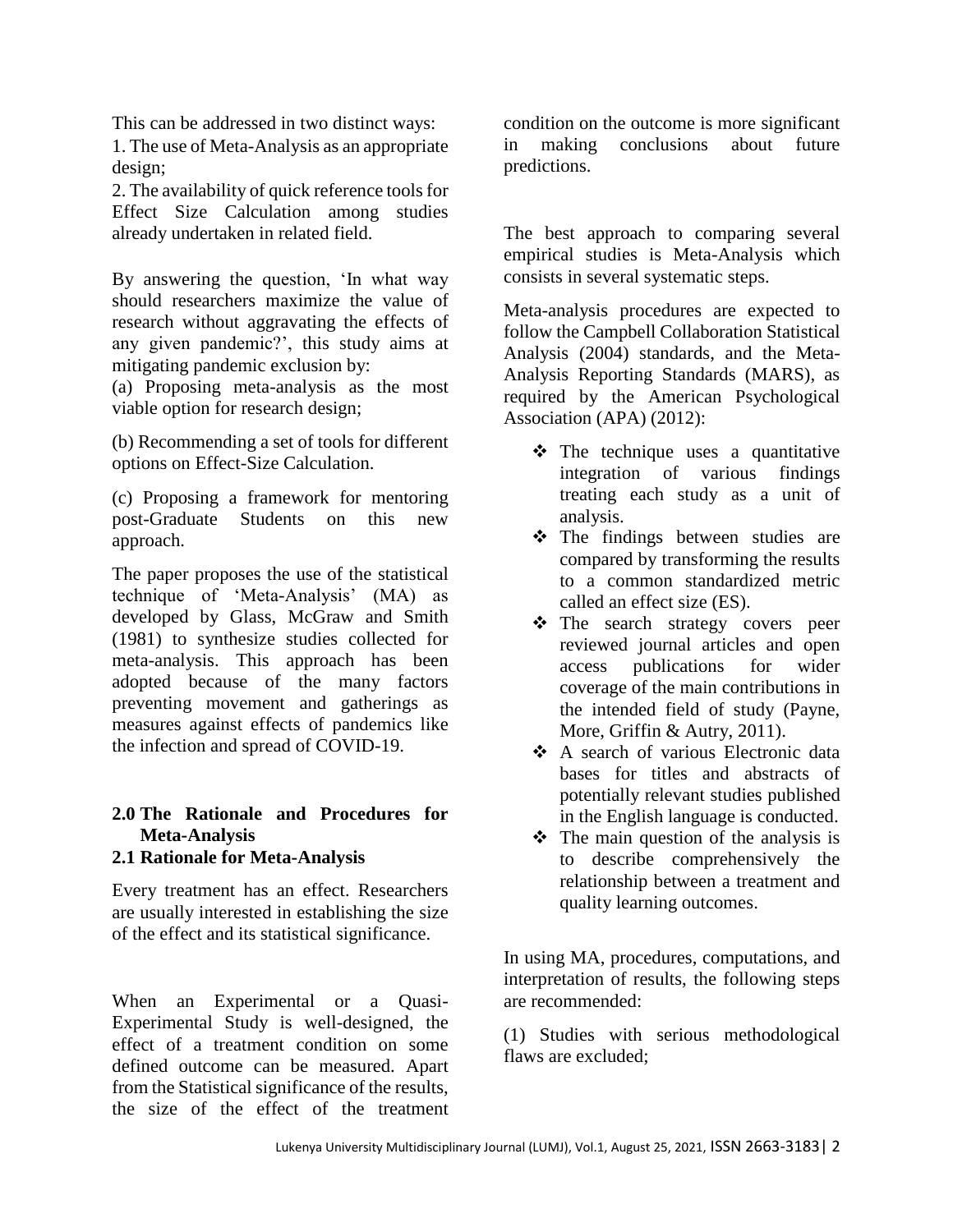(2) One effect size is computed for each study pertaining to a well-defined dependent variable. (A measure of an observed effect relative to a control);

(3) Effect sizes of separate and independent studies are calculated using z-scores and the N (the total number of observations on which z is based) adopted from Rosenthal (1991, p.19); or other equivalent statistic;

(4) Hunter and Schmidt's (1990) corrections for sampling error, measurement error, range restriction, and other systematic artifacts are applied to the distribution of effect sizes;

(5) Effect sizes are then examined within each stratum and across all of the studies/strata**.**

### **3.0 Searching for Relevant Studies:**

To guide the literature search and review, **a group of key related terms must be used.**  The researcher must develop a conceptual framework identifying key components describing the treatment and its effects. The computerized searches of online databases and citations in prior meta-analyses of similar studies as well as an additional search in key journals may be done. The electronic library and inter-library data banks and services are scanned as well.

### **3.1 Data Extraction, Coding, and Selection of Final Set of Studies:**

**The PICO/ SPIDER:** are the two principal approaches to meta-analysis.

**PICO** stands for **P**opulation, **I**ntervention, **C**omparison, and **O**utcome.

**SPIDER** stands for **S**ample, **P**henomenon**, I**ntervention, **D**esign, **E**valuation and **R**esearch type.

Once the principle is adopted, all studies are compiled into a master database (MDB),

within a MS-Excel spreadsheet file (after being assigned a unique 'I.D. Number'). Data on variables of interest are extracted, recorded and appended to the MDB.

# **3.2 Selections of Effect Size Calculation Tools**

The effect sizes for different studies can be carefully done by selecting relevant tools depending on the initial statistic used in the study to be analyzed. The tools are summarized in table 1.

| No. | <b>Type of calculation tool</b> |
|-----|---------------------------------|
|     | Cohen's, d                      |
| 2   | t-statistic                     |
| 3   | Chi-Square Statistic            |
|     | F-Statistic                     |
|     | <b>Regression Statistic</b>     |

*Table 1: Tools for Effect Size Calculation*

Source: (Authors' Summary, 2020)

### **3.3 Equations for Calculating Effect Sizes**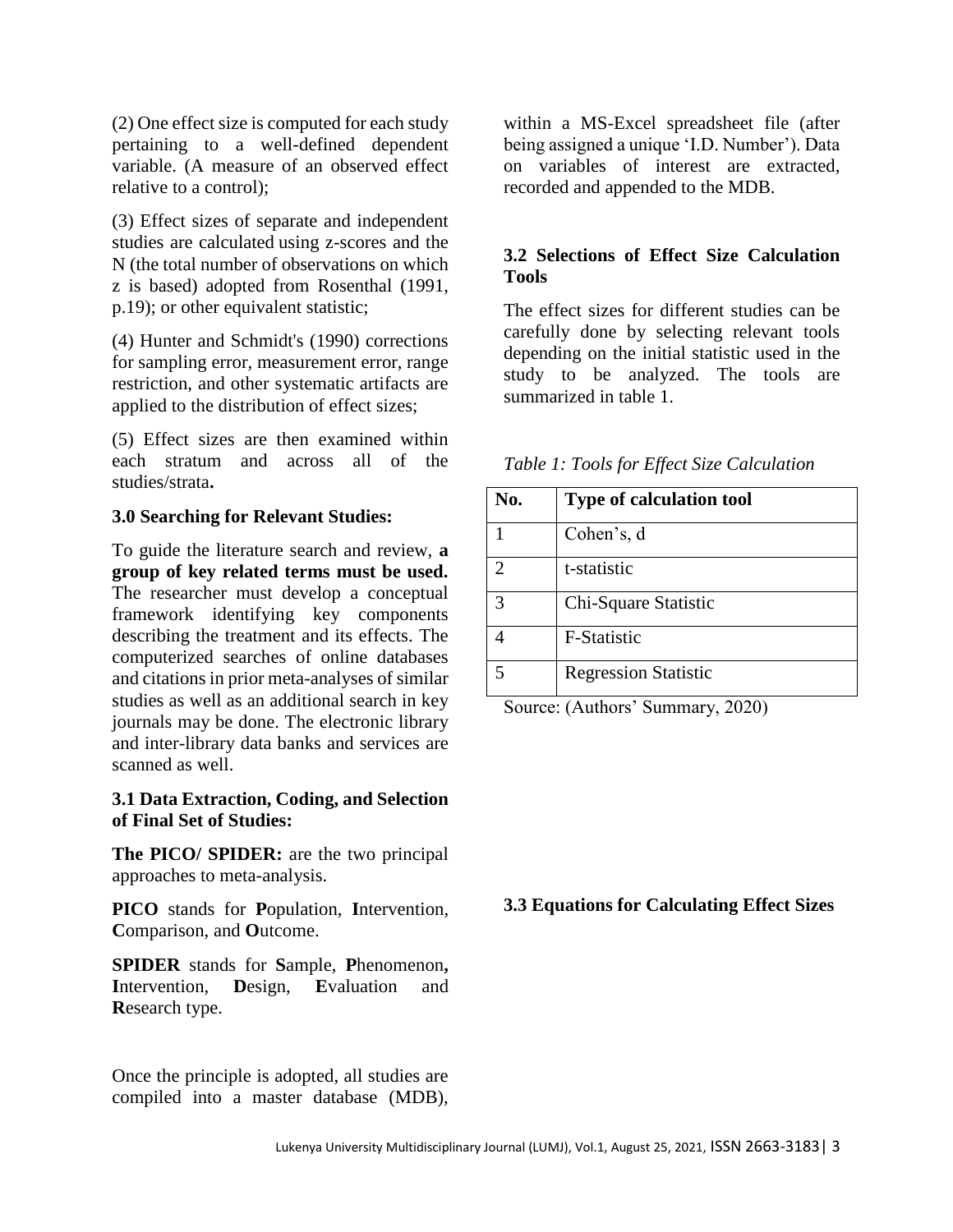Equations 1-5 can be selected in calculating effect sizes:

A standardized Beta coefficient compares the strength of the effect of each individual independent variable to the dependent

Cohen's d = 
$$
\frac{\overline{Y}_1 - \overline{Y}_2}{s}
$$
(1)  
\nT-statistic, r = 
$$
\sqrt{\frac{t^2}{t^2 + df}}
$$
(2)  
\nChi-square statistic, r = 
$$
\sqrt{\frac{t^2}{x^2 + df}}
$$
(3)

F-statistic, 
$$
r = \sqrt{\frac{f}{f + df}}
$$
. (4)

# Regression -statistic,  $r = B \pm SE$ . (5)

variable…

# **4.0 Interpretation of the effect size**

# **4.1 Cohen's d**

When Cohen's d is calculated the interpretation is treated as follows:

r=0.20(small effect), r=0.50(medium effect), r=0.80 (large effect).

# **4.2 T-statistic**

When interpreting the effect size, the following is the guideline:

r=0.10(small effect), r=0.30(medium effect), r=0.50 (large effect).

### **4.3 Chi-square statistic**

When interpreting the effect size, the following is the guideline:

r=0.10(small effect), r=0.30(medium effect), r=0.50 (large effect).

### **4.4 F-statistic**

When interpreting the effect size, the following is the guideline:

r=0.10(small effect), r=0.30(medium effect), r=0.50 (large effect).

## **4.5 Regression –statistic**

When interpreting the effect size, the following is the guideline:

r=0.10(small effect), r=0.30(medium effect), r=0.50 (large effect).

## **5.0 Conclusion and Recommendations**

If our graduate students are guided on the procedure of Meta-Analysis and informed on the available tools to choose from, with illustrative mentorship; they can meaningfully survive the research challenges of pandemic periods.

# **References**

American Pyschological Association. (2012). *Publication manual of the American Psychological Association (6.ed.).*  Washington,DC:American Psychological Association. Cooper, H. & Hedges, L. V. (2009). &

> Valentine, J. C. (Eds). *The Handbook of research synthesis and metaanalysis* (2.ed.). New York: Russel Sage Foundation.

Hedges, L. V., & Olkin, I. (1985). *Statistical*

*methods for meta-analysis*. London: Academic Press 1985.